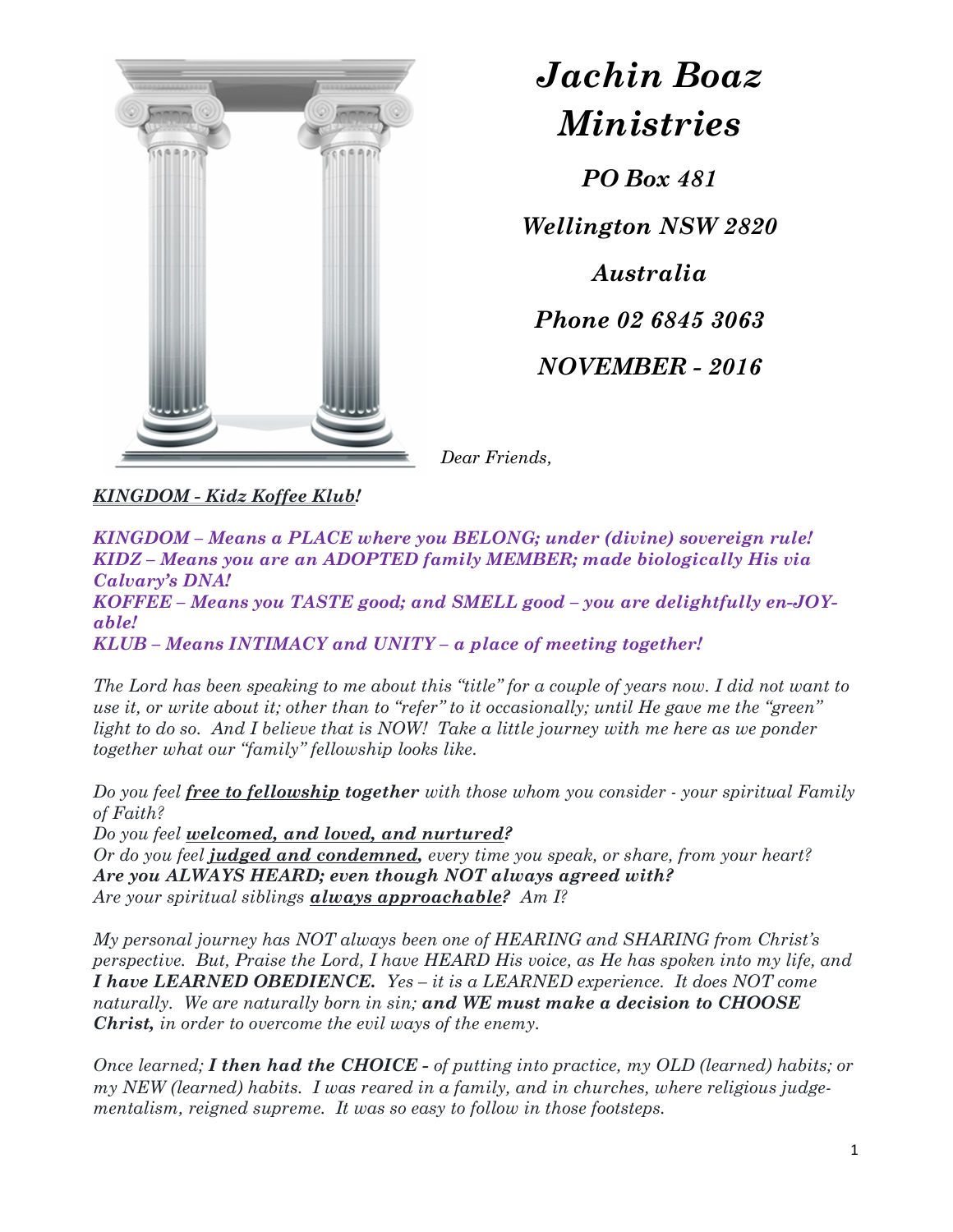But, "Then I met the Master; and NOW I belong to Him"... as the song says. And... He and His Word, says something altogether different. Hallelujah!

Let's read what Jesus had to say in John chapter 8:31-36...

John 8:31 So Jesus said to those Jews who had believed in Him, If you abide in My word [hold fast to My teachings and live in accordance with them], you are truly My disciples.<br>John 8:32 And you will know the Truth, and the Truth will set you free.<br>John 8:33 They answered Him, We are Abraham's offspring (des been in bondage to anybody. What do You mean by saying, You will be set free? John 8:34 Jesus answered them, I assure you, most solemnly I tell you, Whoever commits and practices sin is the slave of sin.

John 8:35 Now a slave does not remain in a household permanently (forever); the son [of the house] does remain forever.

John 8:36 So if the Son liberates you [makes you free men], then you are really and **unquestionably free.**  $(Amp)$   $Amen$ .

Selah!

God sent us His Holy Spirit to guide us into ALL TRUTH; and He is ALL we NEED! **Amen!** It is vitally important that we **LEARN** from The Word, WHO we are in Christ; and operate in the GIFTS that the Holy Spirit imparts to each one of us, accordingly. We cannot TAKE of the gifts of the Spirit. They are GIFTS! They are GIVEN - to those whom He chooses. Once RECEIVED – we are expected to OPEN the GIFT, and put it to good use – for His GLORY, and the BLESSING of His kids.

Galatians 5:22-23 tells us of the nine **FRUITS of the Spirit...** 

Gal 5:22 But the fruit of the [Holy] Spirit [the work which His presence within accomplishes] is love, joy (gladness), peace, patience (an even temper, forbearance), kindness, goodness (benevolence), faithfulness,

Gal 5:23 Gentleness (meekness, humility), self-control (self-restraint, continence). Against such things there is no law [that can bring a charge].

1Corinthians 12:7-11... lists all nine **GIFTS** for us; as given by the Holy Spirit Himself.

1Cor 12:7 But to each one is given the manifestation of the  $[Holy]$  Spirit [the evidence, the spiritual illumination of the Spirit] for good and profit.

1Cor 12:8 To one is given in and through the  $[Holy]$  Spirit [the power to speak] a message of wisdom, and to another [the power to express]  $\boldsymbol{a}$  word of knowledge and understanding according to the same [Holy] Spirit;

1Cor 12:9 To another **[wonder-working] faith** by the same [Holy] Spirit, to another the extraordinary powers of healing by the one Spirit;

1Cor 12:10 To another the working of miracles, to another prophetic insight (the gift of interpreting the divine will and purpose); to another the ability to discern and distinguish between [the utterances of true] spirits [and false ones], to another various kinds of [unknown] tongues, to another the ability to interpret [such] tongues.<br>1Cor 12:11 All these [gifts, achievements, abilities] are inspired and brought to pass by one and the same [Holy] Spirit, Who apportions to each person individually  $\textbf{[exactly] as He chooses. } (Amp) \textit{Amen.}$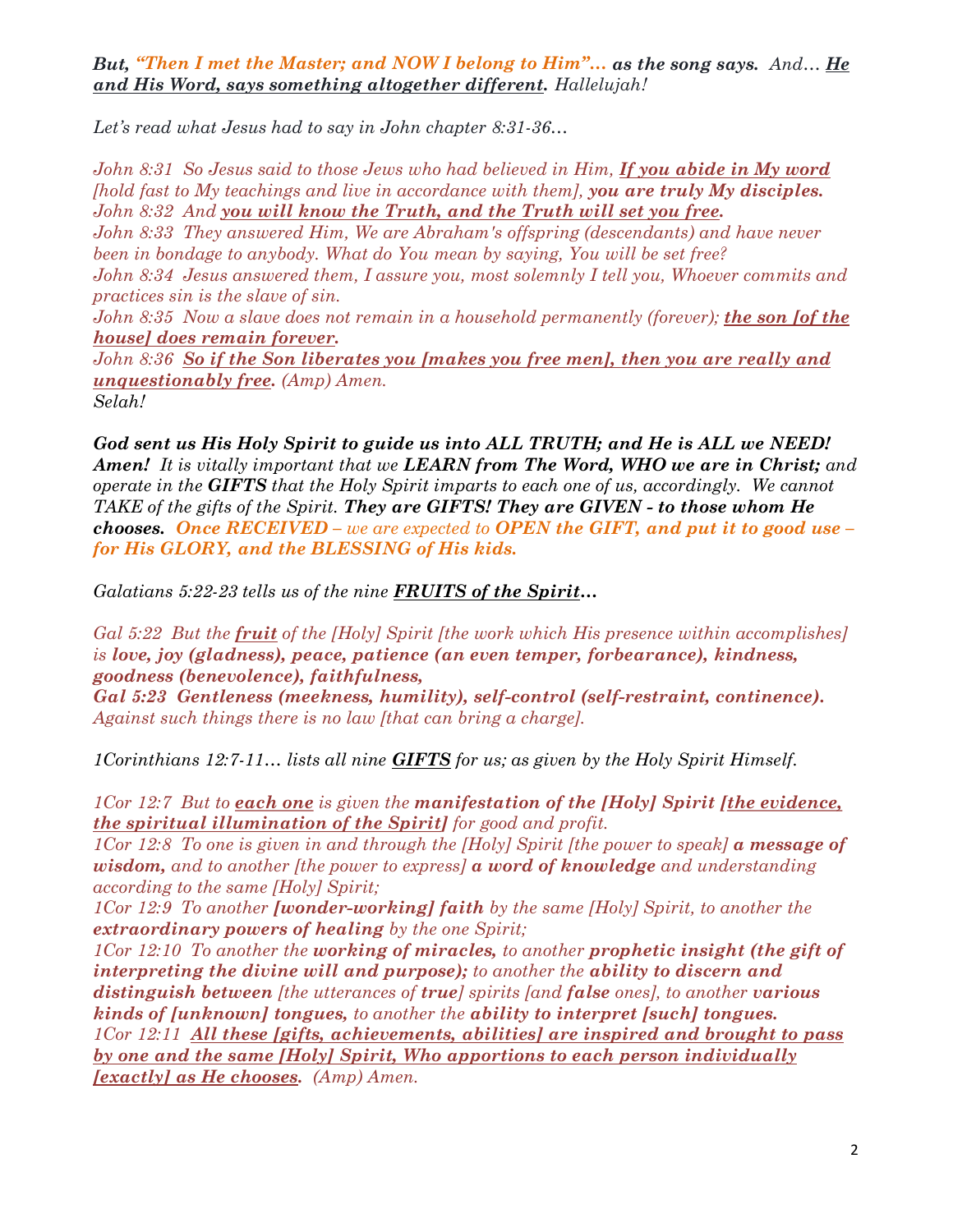Be sure you do NOT confuse the two lists... the **FRUITS** and the **GIFTS!** They are two different impartations; given at two different times, and for different purposes!

When you CHOOSE Christ to be Lord and Saviour of your life, He imparts the FRUITS of the Spirit (so named because it is  $He$  – the Holy Spirit - who does the gifting, and guiding into ALL TRUTH, remember).

These are the very **QUALITIES of Christ**, which you are supposed to **secrete** through your 'spiritual' skin, just as you would, perspiration, on a hot and humid day.

Secrete  $...$ It means both "to hide" and "to release." I LOVE that definition. It is a wonderful thing to "hide" in your spirit, ALL of the FRUITS of the Spirit  $\ldots$  LOVE, JOY, **PEACE** etc. and - then "to release" them at every available opportunity; as the Lord so directs your journey.

Another definition says... in reference to that of  $\ldots a$  cell, gland, or organ... "To produce and discharge" (a substance). Wow! Selah!

Can you imagine "producing and discharging" more and more of Christ's LOVE, JOY and PEACE ... in your life, and seeing it flow over into the lives of others? What a great word picture that is right there!

On the other hand - the **GIFTS of the Spirit are given at His discretion**, and to whom He so chooses; according to our willingness to YIELD to His WILL, in OBEDIENCE to His instructions… for His GLORY and our greater good.

And take note – they are NOT ALL the same; and NOT all given to ALL people. We each have **DIFFERENT GIFTS,** for different reasons! It reminds me of that poem that says... some people come into our lives... for a REASON, a SEASON, or a LIFETIME! So it is with the GIFTS - sometimes.

Check in with the Holy Spirit, and He will confirm the REASON, the SEASON, or the LIFETIME ….that He wants you to have, and to do, and to use, some, or ALL, of the GIFTS He disposes of, in our favour, and for His purposes to be fulfilled. Selah! You may need to stop and think about that for a moment.

Now – why have I said all of that?

Because – you; like me, encounter your fair share of **not-so-nice interactions** with your  $so$ called, Family of Faith.

It's easy to see how some relationships can bring more **pain than pleasure.** Obviously, this is  $NOT$  what God intended. He wants us to have healthy and harmonious relationships and He knows what it takes. God meant for our relationships to be a source of  $...$ joy and inspiration—NOT… tension and frustration. He meant for relationships to be  $\boldsymbol{d}$ ynamic, rewarding and meaningful. The good news is that they can be, as we learn to cultivate the ministry of encouragement.

As Proverbs 25:11 says… my words should be (to you) 'as apples of gold in settings of silver'. Just as Christ's WORDS are to all of us!

You should ALWAYS come away from any encounter with me as a sibling – feeling LOVED, valued and cherished, and prayed for; regardless of the fact that we may have to agree to disagree, agreeably, sometimes.

Even correction MUST be done in LOVE, at ALL times!

Even if we have been challenged on issues, that may sometimes be **uncomfortable to** confront; the PEACE from God; of God, and with God, must always fill the space. And every encounter should be one of **JOY!** 

How many encounters have you endured of late - that was devoid of all JOY?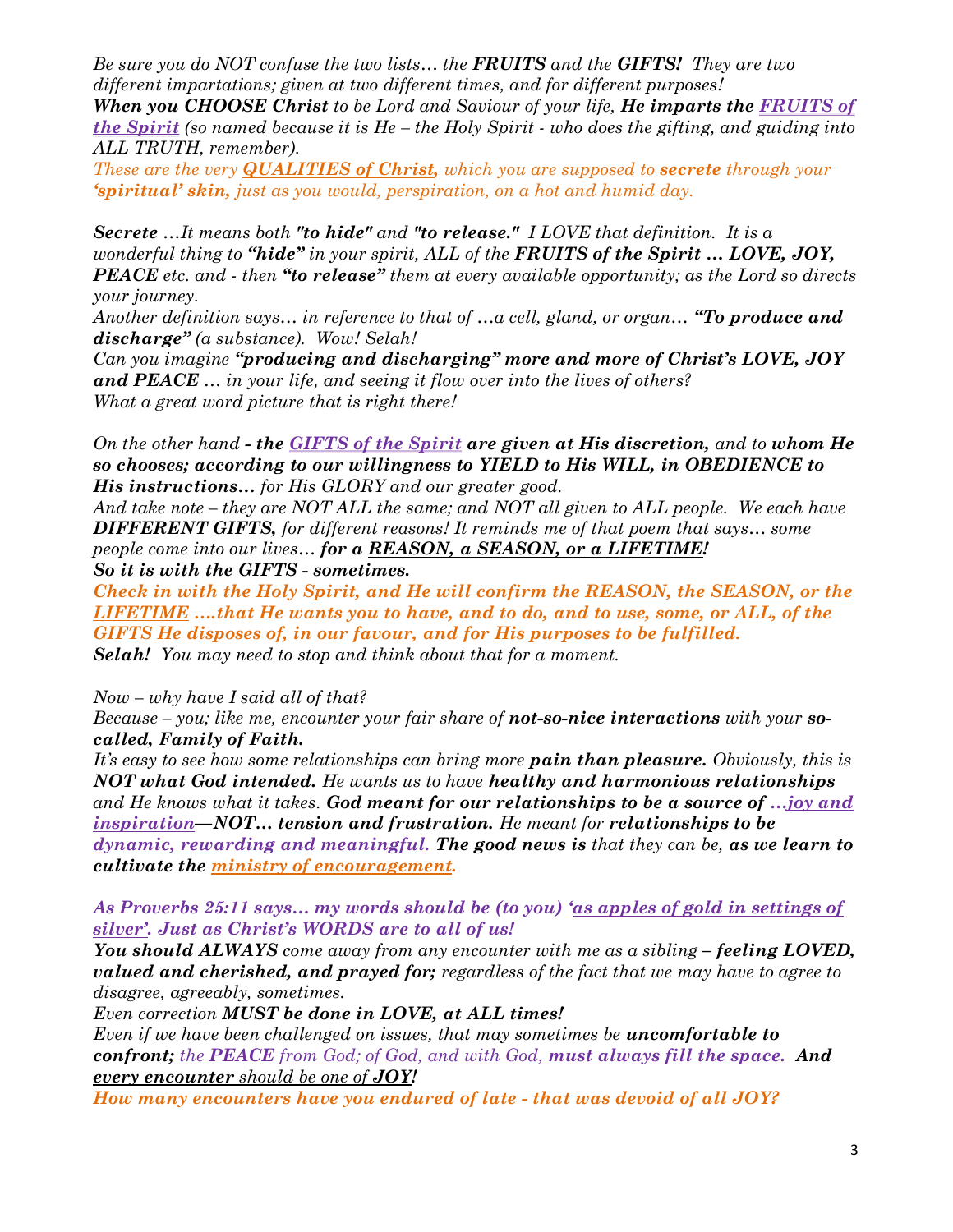IF you KNOW "LOVE" (Jesus); JOY should be an automatic overflow, from your spirit of PEACE, that passes ALL understanding! Selah!

We started this letter with the title –  $KINGDOM$  Kidz Koffee Klub (my funky spelling). And I gave you the meaning of each of those words as listed.

As …KINGDOM KIDS…

We should KNOW who we are, and what to expect of each other  $\cdot$  as spiritual siblings! Let's take another look at where we started...

KINGDOM – Means a PLACE where you BELONG; under (divine) sovereign rule! KIDZ – Means you are an ADOPTED family MEMBER! KOFFEE – Means you TASTE good; and SMELL good – you are delightfully en-JOYable!

KLUB – Means INTIMACY and UNITY – a place of meeting together!

KINGDOM - Do you share in the JOYS of the sovereign rule of the KINGDOM? **Jesus is still Lord!** Amen! Have you made Him your Lord?

 $KIDZ$  - Do you feel included in the Family of Faith? His death at Calvary saw to it, that you were adopted into the family, via repentance, and the **Prayer of Faith!** Have you? Are you? KOFFEE – Do you taste and smell good to your other siblings? Are you en-JOY-able? Do you reflect His glory and goodness, via your spiritual DNA?

Or do you exhaust my spirit, and anyone else who stops by for a visit; just by being in your presence?

Do I come away with the **spirit of condemnation** (from the devil) hanging over me? Do you? Remember – even our correction must be done in  $LOVE$ , at ALL times!

**KLUB** – does our meeting together bring UNITY and INTIMACY? Are you approachable  $\overline{\phantom{a}}$ always? Or do you find excuses… to fob me off; speak 'at me' instead of 'to me'; be condescending in speech; etc. when I want, and/or need… to share with you?

I ask ALL of these questions of myself FIRST – in intimate communion with the Holy Spirit; before I share them, or ask them of you. But they are very relevant to us ALL. And just as Philippians 2 says... let us each one - hold the other person in high esteem, as we encourage and edify one another, and bring glory to our Lord and King!

**Philippians 2:1** SO BY whatever [appeal to you there is in our mutual dwelling in Christ, by whatever] strengthening and consoling and encouraging [our relationship] in Him [affords], by whatever persuasive incentive there is in love, by whatever participation in the [Holy] Spirit [we share], and by whatever depth of affection and

compassionate sympathy,<br>Php 2:2 Fill up and complete my joy by living in harmony and being of the same mind and one in purpose, having the same love, being in full accord and of one

harmonious mind and intention.<br>Php 2:3 Do nothing from factional motives [through contentiousness, strife, selfishness, or for unworthy ends] or prompted by conceit and empty arrogance. **Instead, in the true spirit** of humility (lowliness of mind) let each regard the others as better than and superior to himself *[thinking more highly of one another than you do of yourselves]*.<br>Php 2:4 Let each of you esteem and look upon and be concerned for not *[merely] his own* interests, but also each for the interests of others.

Are you encouraged and comforted and made to feel better by someone's "prophesying" over your life? The scripture says you WILL understand and WILL be encouraged and comforted by one's words…